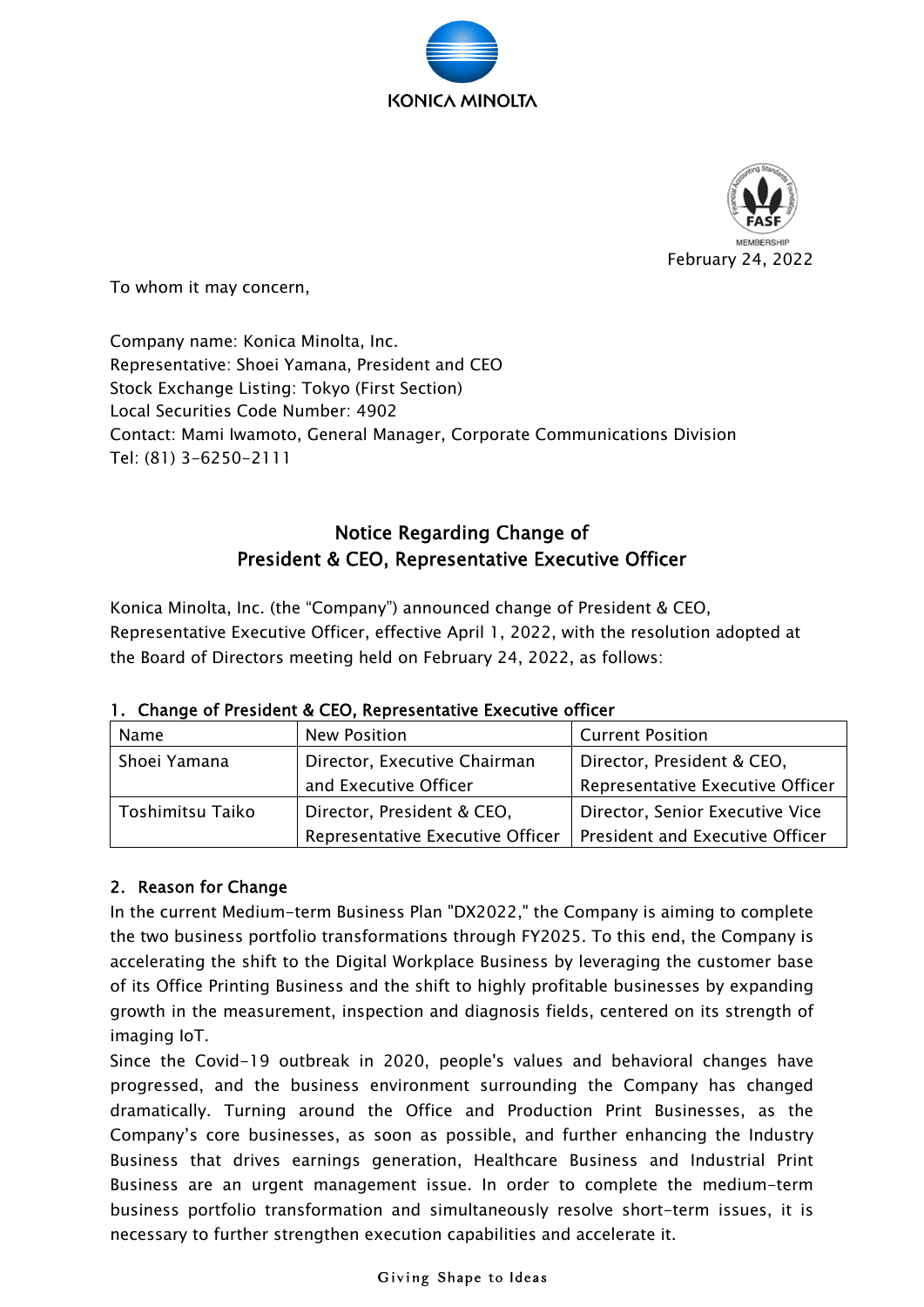FY2022 is the final year of the Medium-term Business Plan "DX2022" and the year for formulating the next business plan. The decision has been made that, in enhancing the corporate value, it is appropriate to change President & CEO, Representative Executive Officer, at this timing so that the new President & CEO, Representative Executive Officer, will formulate new Medium-term Business Plan himself, lead the Group's 40,000 global talent and maximize their execution capability.

### 3. Reason for Designating New President & CEO, Representative Executive Officer

The Company identified the following three requirements for new leaders to overcome the medium- to long-term management issues and address short-term management issues described above by strengthening and accelerating the execution capabilities:

- 1. Global communication capabilities that will lead to the ability to see social values as their own issues for all 40,000 human assets in the Group
- 2. Empowerment capabilities to draw out the brilliance from diverse talent
- 3. Strong will and ability for accomplishment with persistence

In the selection of President & CEO, Representative Executive Officer, Toshimitsu Taiko was appointed by the resolution at the Board of Directors meeting today, following the process as a company with three committees. Taiko meets the above-mentioned leadership requirements.

## 4. Effective Date of Change

April 1, 2022

# 5. Profile of New President & CEO, Representative Executive Officer

(1) Date of birth: November 30, 1962

| (2) Career |
|------------|
|            |

| <b>April 1986</b> | Joined Minolta Camera Co., Ltd.                                       |
|-------------------|-----------------------------------------------------------------------|
| April 2002        | Executive Vice President of Minolta QMS Printing Solutions USA Inc.   |
| <b>April 2005</b> | General Manager, Business Strategy Division, Business Headquarters of |
|                   | Konica Minolta Business Technologies, Inc.                            |
| June 2012         | Director, General Manager, Corporate Planning Division, General       |
|                   | Manager, Business Innovation Division of Konica Minolta Business      |
|                   | Technologies, Inc.                                                    |
| April 2013        | CEO of Konica Minolta Business Solutions U.S.A., Inc.                 |
| April 2015        | Executive Officer of the Company                                      |
| April 2016        | General Manager, Business Technologies Business, Business Planning    |
|                   | Headquarters of the Company                                           |
| <b>April 2017</b> | General Manager, Professional Printing Business Headquarters of the   |
|                   | Company                                                               |
| January 2018      | General Manager, Office Business Headquarters of the Company          |
| April 2018        | Senior Executive Officer, lead officer responsible for Business       |
|                   | Technologies Business, General Manager, Office Business Headquarters  |